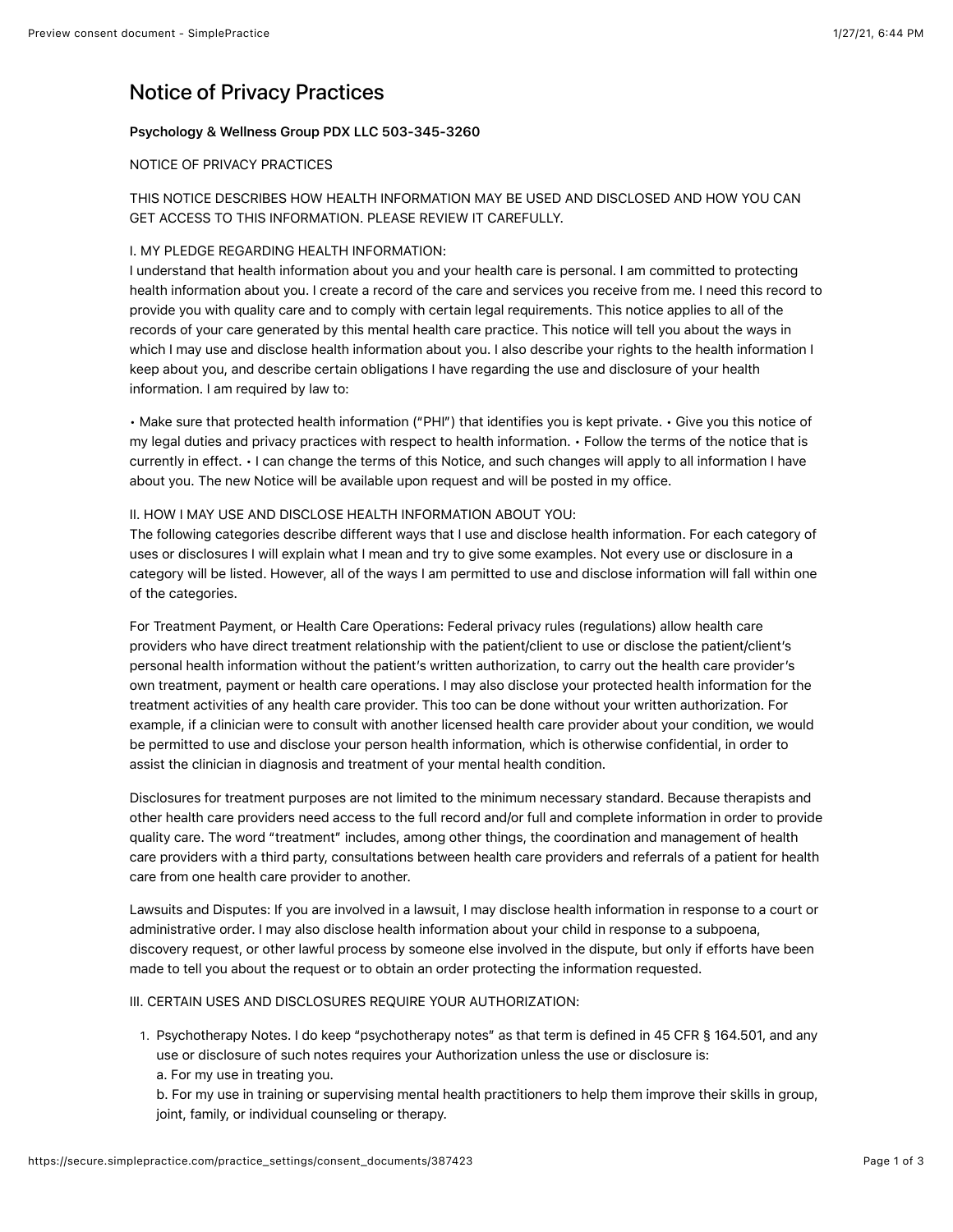- c. For my use in defending myself in legal proceedings instituted by you.
- d. For use by the Secretary of Health and Human Services to investigate my compliance with HIPAA.
- e. Required by law and the use or disclosure is limited to the requirements of such law.

f. Required by law for certain health oversight activities pertaining to the originator of the psychotherapy notes.

- g. Required by a coroner who is performing duties authorized by law.
- h. Required to help avert a serious threat to the health and safety of others.
- 2. Marketing Purposes. As a psychotherapist, I will not use or disclose your PHI for marketing purposes.
- 3. Sale of PHI. As a psychotherapist, I will not sell your PHI in the regular course of my business.

IV. CERTAIN USES AND DISCLOSURES DO NOT REQUIRE YOUR AUTHORIZATION. Subject to certain limitations in the law, I can use and disclose your PHI without your Authorization for the following reasons:

- 1. When disclosure is required by state or federal law, and the use or disclosure complies with and is limited to the relevant requirements of such law.
- 2. For public health activities, including reporting suspected child, elder, or dependent adult abuse, or preventing or reducing a serious threat to anyone's health or safety.
- 3. For health oversight activities, including audits and investigations.
- 4. For judicial and administrative proceedings, including responding to a court or administrative order, although my preference is to obtain an Authorization from you before doing so.
- 5. For law enforcement purposes, including reporting crimes occurring on my premises.
- 6. To coroners or medical examiners, when such individuals are performing duties authorized by law.
- 7. For research purposes, including studying and comparing the mental health of patients who received one form of therapy versus those who received another form of therapy for the same condition.
- 8. Specialized government functions, including, ensuring the proper execution of military missions; protecting the President of the United States; conducting intelligence or counter-intelligence operations; or, helping to ensure the safety of those working within or housed in correctional institutions.
- 9. For workers' compensation purposes. Although my preference is to obtain an Authorization from you, I may provide your PHI in order to comply with workers' compensation laws.
- 10. Appointment reminders and health related benefits or services. I may use and disclose your PHI to contact you to remind you that you have an appointment with me. I may also use and disclose your PHI to tell you about treatment alternatives, or other health care services or benefits that I offer.

### V. CERTAIN USES AND DISCLOSURES REQUIRE YOU TO HAVE THE OPPORTUNITY TO OBJECT.

- 1. Disclosures to family, friends, or others. I may provide your PHI to a family member, friend, or other person that you indicate is involved in your care or the payment for your health care, unless you object in whole or in part. The opportunity to consent may be obtained retroactively in emergency situations.
- VI. YOU HAVE THE FOLLOWING RIGHTS WITH RESPECT TO YOUR PHI:
- 1. The Right to Request Limits on Uses and Disclosures of Your PHI. You have the right to ask me not to use or disclose certain PHI for treatment, payment, or health care operations purposes. I am not required to agree to your request, and I may say "no" if I believe it would affect your health care.
- 2. The Right to Request Restrictions for Out-of-Pocket Expenses Paid for In Full. You have the right to request restrictions on disclosures of your PHI to health plans for payment or health care operations purposes if the PHI pertains solely to a health care item or a health care service that you have paid for out-of-pocket in full.